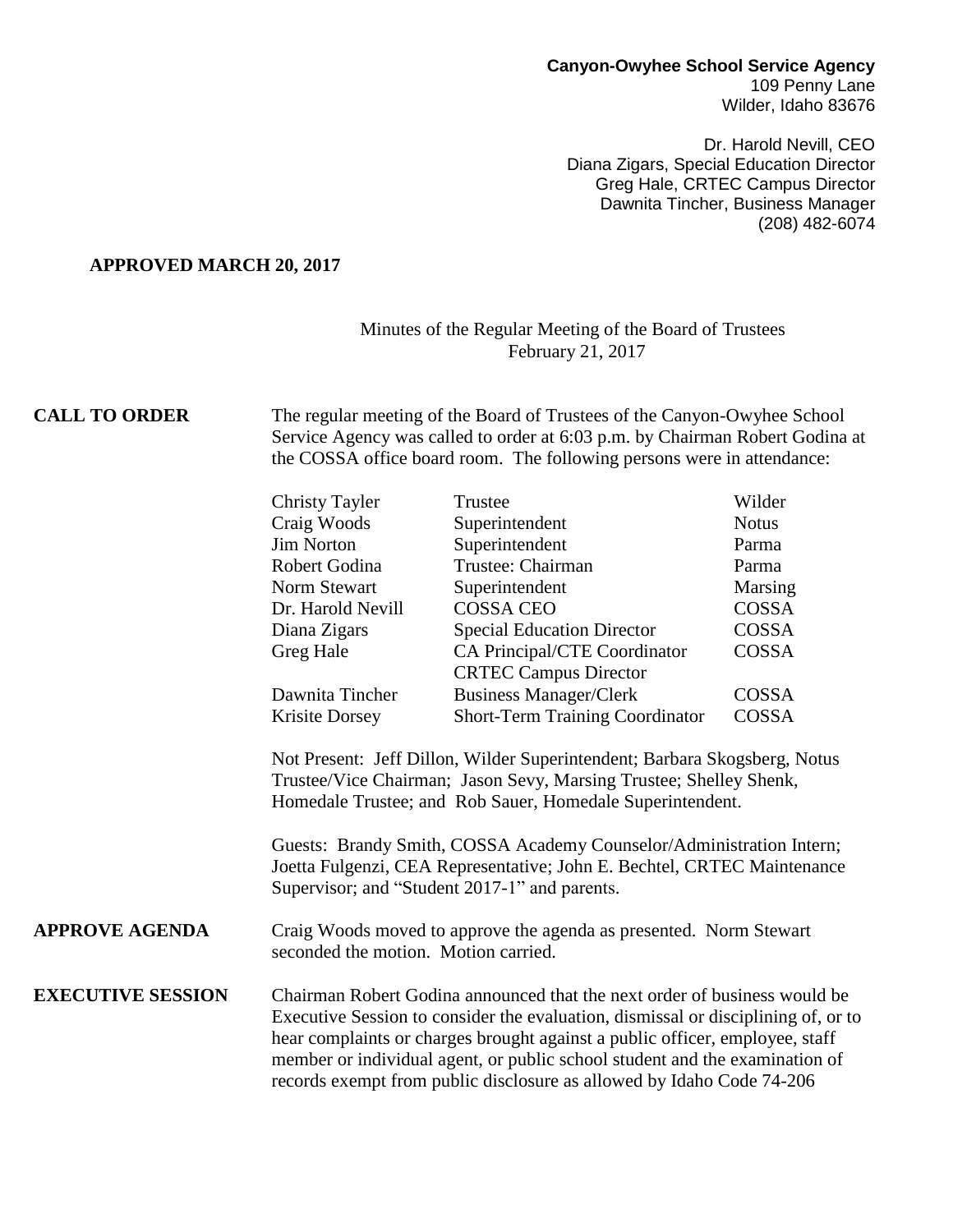$(1)(b)$ &(d). After a full and complete discussion the following resolution was presented:

Be it resolved that the Board of Trustees of the Canyon-Owyhee School Service Agency will recess from a public meeting into executive session pursuant to Section 74-206 Idaho Code, to consider the evaluation, dismissal or disciplining of, or to hear complaints or charges brought against a public officer, employee, staff member or individual agent, or public school student as allowed by Idaho Code 74-206 (1)(b) and the examination of records exempt from public disclosure as allowed by Idaho Code 74-206 (1)(d). Be it further resolved that following executive session the board will reconvene in public session for the purpose of conducting further business or for adjournment of the meeting. Roll call vote being conducted on the above and foregoing resolution and the same having been counted and found to be as follows: Wilder- Aye, Notus- Aye, Parma – Aye, Marsing- Aye, Homedale- Not Present, Chairman Godina declared said resolution adopted.

The minutes of the Executive Session of COSSA: The Board of Trustees having properly recessed from open session pursuant to Section 74-206 Idaho Code, directly thereupon convened into an executive session at 6:04 p.m. on the 21<sup>st</sup> day of February 2017 at the COSSA office board room, Wilder, Idaho to consider personnel and student issues as authorized by Section 74-206(1)(b) &(d), Christy Tayler, Craig Woods, Robert Godina, Jim Norton, Norm Stewart, Brandy Smith, Dr. Harold Nevill, Diana Zigars, Greg Hale, Dawnita Tincher, "Student 2017-1" and parents were present at the Executive Session. The Board then entered into discussion of the matter for which the Executive Session was held.

Norm Stewart, Marsing Superintendent, left executive session during discussions on issues concerning Canyon-Owyhee School Service Agency (COSSA) personnel whose placement through COSSA is currently within the Marsing School District.

There being no further discussion concerning the subject matter of the Executive Session at 6:38 p.m. Chairman Godina reconvened into open session.

**EXECUTIVE SESSION** Craig Woods moved to allow "student 2017-1" to return to COSSA Academy **ACTION**(S) on a very strict contract allowing administration to include a revocation of out-of-district enrollment to COSSA Academy if said student fails to oblige or meet contract requirements. Norm Stewart seconded the motion. Motion carried.

> Craig Woods moved to ratify the placement of "Employee A" on paid administrative leave by Special Education Director Diana Zigars on January 30, 2017. Christy Tayler seconded the motion. Motion carried.

 Norm Stewart, Marsing Superintendent, recused himself from voting on above motion.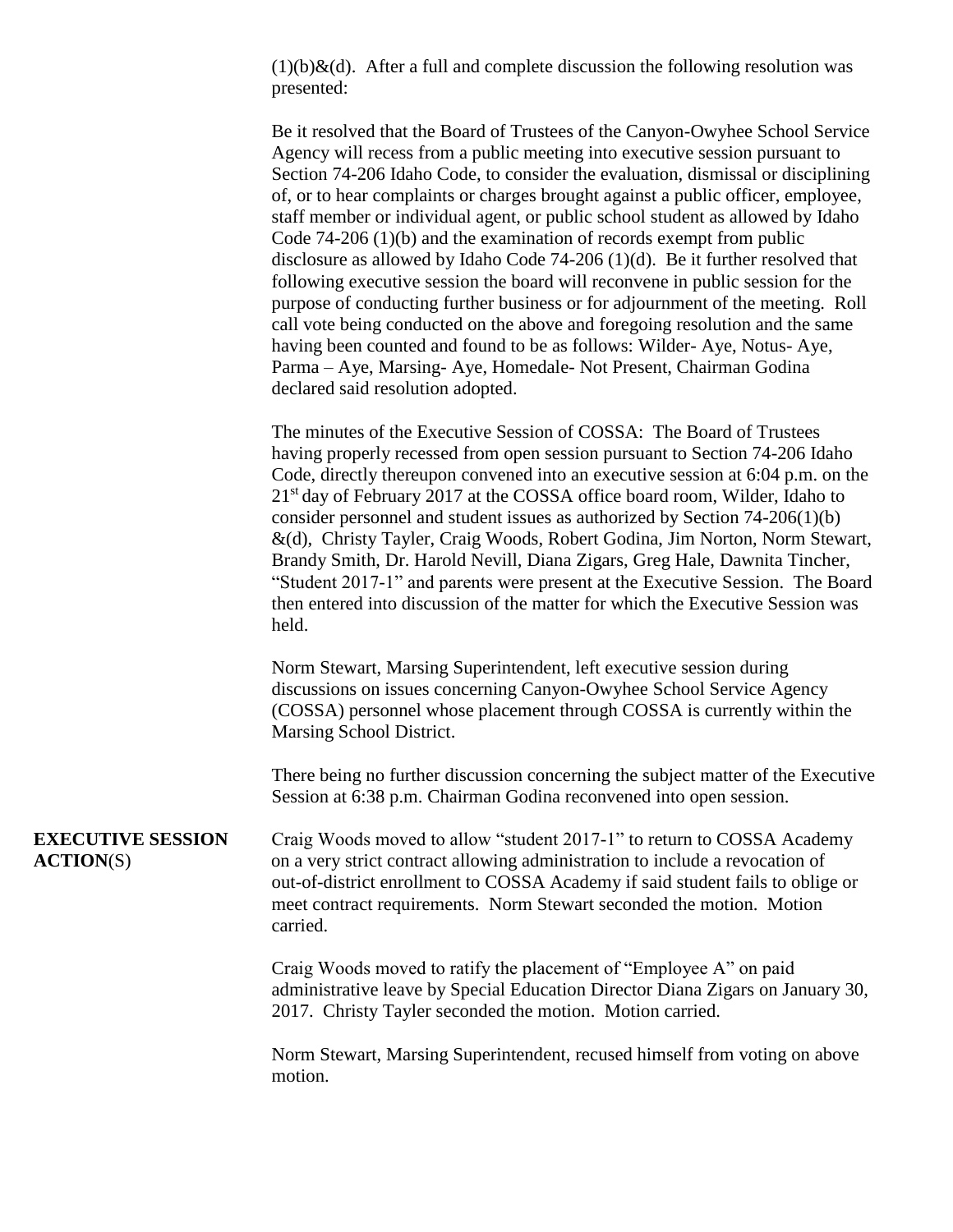|                                 | Craig Woods moved to ratify the placement of "Employee B" on paid<br>administrative leave by Special Education Director Diana Zigars on February 8,<br>2017. Christy Tayler seconded the motion. Motion carried.                                                                                                                                                                                   |
|---------------------------------|----------------------------------------------------------------------------------------------------------------------------------------------------------------------------------------------------------------------------------------------------------------------------------------------------------------------------------------------------------------------------------------------------|
|                                 | Norm Stewart, Marsing Superintendent, recused himself from voting on above<br>motion.                                                                                                                                                                                                                                                                                                              |
| <b>APPROVE MINUTES</b>          | Craig Woods moved to approve the minutes for the regular board meeting on<br>January 17 <sup>th</sup> , 2017 as presented. Christy Tayler seconded the motion. Motion<br>carried.                                                                                                                                                                                                                  |
| <b>BILL SCHEDULE</b>            | Craig Woods moved to approve the bill schedule as presented. Norm Stewart<br>seconded the motion. Motion carried.                                                                                                                                                                                                                                                                                  |
| <b>OLD BUSINESS</b>             |                                                                                                                                                                                                                                                                                                                                                                                                    |
| <b>Payroll Projections</b>      | Dr. Nevill and Business Manager Dawnita Tincher passed out a spread sheet<br>showing the estimated need in salaries/benefits to the special<br>education/administration budget and the career & technical education budget for<br>the 2017-2018 school year. No decisions were made.                                                                                                               |
| Snow Removal/Damage             | Dr. Nevill asked the Board to approve moving \$15,000 from the reserve line<br>259-950850-000-000-0 to the student occupied maintenance account 259-<br>664410-000-000-0 to cover the cost of emergency snow removal and damage to<br>the CRTEC building and heating units. Craig Woods moved to approve the<br>above request as presented. Christy Tayler seconded the motion. Motion<br>carried. |
| <b>Inclement Weather Waiver</b> | Dr. Nevill presented the letter that he sent to the State Department of Education<br>requesting a waiver of attendance due to inclement weather. He has not heard<br>back from the State Department as of yet.                                                                                                                                                                                     |
| <b>CTE Perkins Training</b>     | Dr. Nevill discussed with the Board the impact on the COSSA career and<br>technical budget if the Division of CTE makes the changes that they are<br>currently proposing in regards to Perkins funding. He stated that all of our<br>districts have been invited to a training on April 4 <sup>th</sup> by the Division of CTE to<br>discuss allowed uses of Perkins funds.                        |
|                                 | Christy Tayler left at this time.                                                                                                                                                                                                                                                                                                                                                                  |
| <b>NEW BUSINESS</b>             |                                                                                                                                                                                                                                                                                                                                                                                                    |
| <b>CEA</b>                      | No additions to the submitted report.                                                                                                                                                                                                                                                                                                                                                              |
| <b>Business Office</b>          | Dawnita Tincher stated that she had contacted the auditor regarding the question<br>at the last Board meeting from trustees on why there is an IDEA School Age<br>Budget (257) and IDEA Preschool Age Budget (258) regular and prior year                                                                                                                                                          |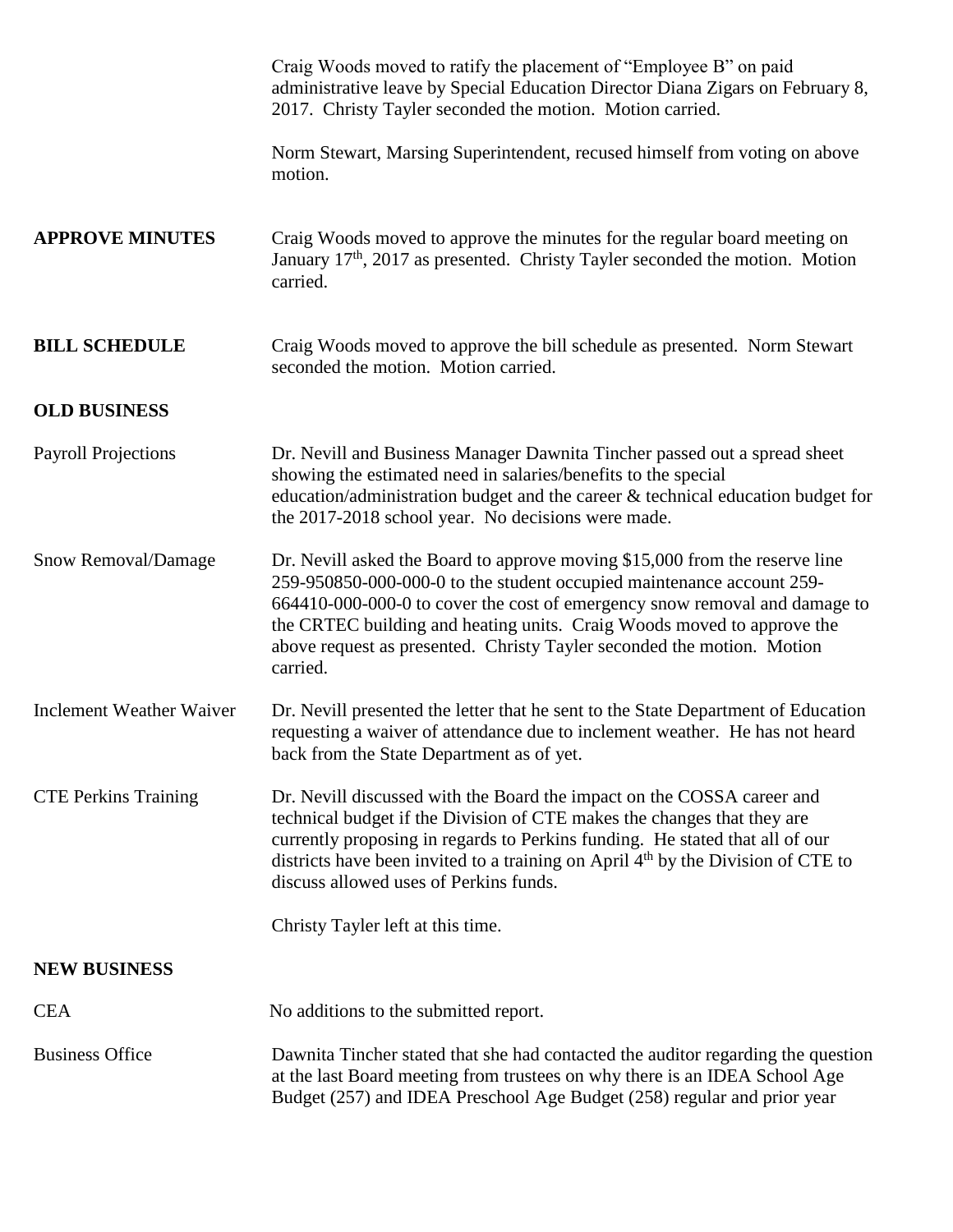|                                | budgets on the budget report and whether or not that is necessary. The auditor<br>stated that he does not usually see them separated by years and that they blend<br>them when they do the audit report at the end of the fiscal year. Dawnita stated<br>that she plans to just create the regular budgets for the upcoming budget year<br>2017-2018. |
|--------------------------------|-------------------------------------------------------------------------------------------------------------------------------------------------------------------------------------------------------------------------------------------------------------------------------------------------------------------------------------------------------|
| <b>Special Services Report</b> | No additions to the submitted report.                                                                                                                                                                                                                                                                                                                 |
| <b>Administrative Report</b>   | Craig Woods moved to ratify the emergency closure date of January 19, 2017 of<br>COSSA Academy due to inclement weather. Norm Stewart seconded the<br>motion. Motion carried.                                                                                                                                                                         |
|                                | Norm Stewart moved to approve the revised COSSA Academy calendar<br>(Emergency Closure Revision 2/21/17) as presented. Craig Woods seconded<br>the motion. Motion carried.                                                                                                                                                                            |
| Career & Technical/CRTEC       | No additions to the submitted report.                                                                                                                                                                                                                                                                                                                 |
| <b>Short-Term Training</b>     | No additions to the submitted report.                                                                                                                                                                                                                                                                                                                 |
|                                |                                                                                                                                                                                                                                                                                                                                                       |

## **COSSA BOARD POLICIES**

Policies – First Reading No policies to review for first reading this month.

Policies – Second Reading Second reading of the CTE Course Description Manual (Revision) was held. Craig Woods moved to approve the CTE Description Manual (Revision) as presented. Norm Stewart seconded the motion. Motion carried.

> Second reading of Policy 115 – Strategic Planning (New) was held. Craig Woods moved to approve Policy 115 – Strategic Planning (New) as presented. Norm Stewart seconded the motion. Motion carried.

> Second reading of Policy 116 – Public Record Disclosure Requests (New) was held. Craig Woods moved to approve Policy 116 – Public Record Disclosure Requests (New) as presented. Norm Stewart seconded the motion. Motion carried.

> Second reading of Policy 117 – Unmanned Aerial Vehicle (Drones) (New) was held. Craig Woods moved to approve Policy 117 – Unmanned Aerial Vehicle (Drones) (New) as presented. Norm Stewart seconded the motion. Motion carried.

Second reading of Policy 325 – Mentor Teacher Program (New) was held. Craig Woods moved to approve Policy 325 – Mentor Teacher Program (New) as presented. Norm Stewart seconded the motion. Motion carried.

**PERSONNEL** No personnel report this month.